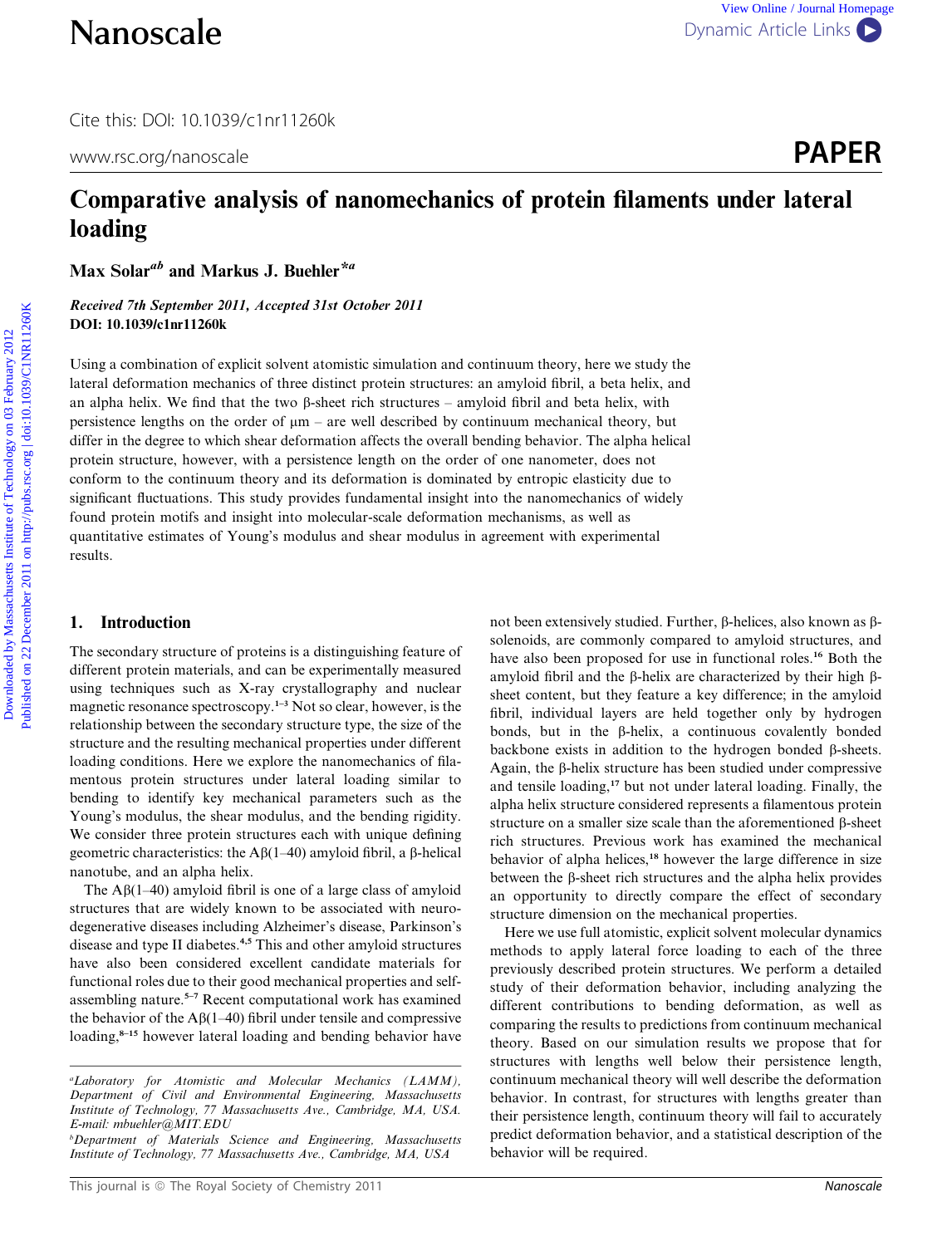# 2. Materials and methods

#### 2.1 Molecular dynamics models

Two widely found  $\beta$ -sheet rich protein structures are considered in this study: amyloid protein fibrils comprising individual layers stacked upon each other and held together by hydrogen bonds between b-sheets, as well as b-helices which have a continuous covalently bonded backbone and  $\beta$ -sheets parallel to the helix axis. Two-fold symmetric  $\overrightarrow{AB}$  (1–40) amyloid fibrils are built according to [19] with lengths ranging from 1.92 to 9.58 nm. Fig. 1(a) shows a 3.83 nm A $\beta$  fibril. Parallel left-handed  $\beta$ -helix structures are built with coordinates obtained from the Protein Data Bank (identification code 1FWY).<sup>20,21</sup> Residues 276-311 are copied and translated up the helix axis to form a continuous backbone as shown in Fig. 1(b). Structures ranging from 6 to 20 turns are investigated, corresponding to lengths of 3.73 to 10.72 nm. Additionally, an alpha helix structure is considered as a comparison to the two b-sheet rich structures. Initial coordinates are taken from the Protein Data bank (identification code  $1$ GK6),<sup>20,22</sup> and a segment comprising ten residues (2.3 nm) is taken for this study. The choice of ten residues is motivated by recent work which suggests that alpha helices of this length are most stable to self-unfolding or formation of tertiary structures.<sup>23</sup>

For all structures, the protein structure and coordinate files are created using tools in VMD<sup>24</sup> and NAMD<sup>25</sup> with CHARMM topology and force-field parameter files.<sup>26</sup> All simulations are performed with periodic boundary conditions in explicit water boxes with system sizes ranging from approximately 6,000 to 100,000 atoms. All structures are minimized and equilibrated with a NPT (isothermal-isobaric) ensemble set to a temperature of 300 K and a pressure of 1 atm. A time step of 1 femtosecond is used for each simulation, with a total simulation time ranging from 1.5 to 3 ns; the simulations are stopped when the structure



Fig. 1 Protein structures and loading conditions considered in this study. Panels (a)–(c) show representative structures for an A $\beta$ (1–40) amyloid fibril, a  $\beta$ -helical nanotube, and an alpha helix, respectively. Panels (d)–(f) show how the loading conditions are applied. The atoms highlighted in blue in panel (d-II) and (e-II) are those to which the force is applied. For the alpha helix, the force is applied to the terminal  $C_{\alpha}$  atom.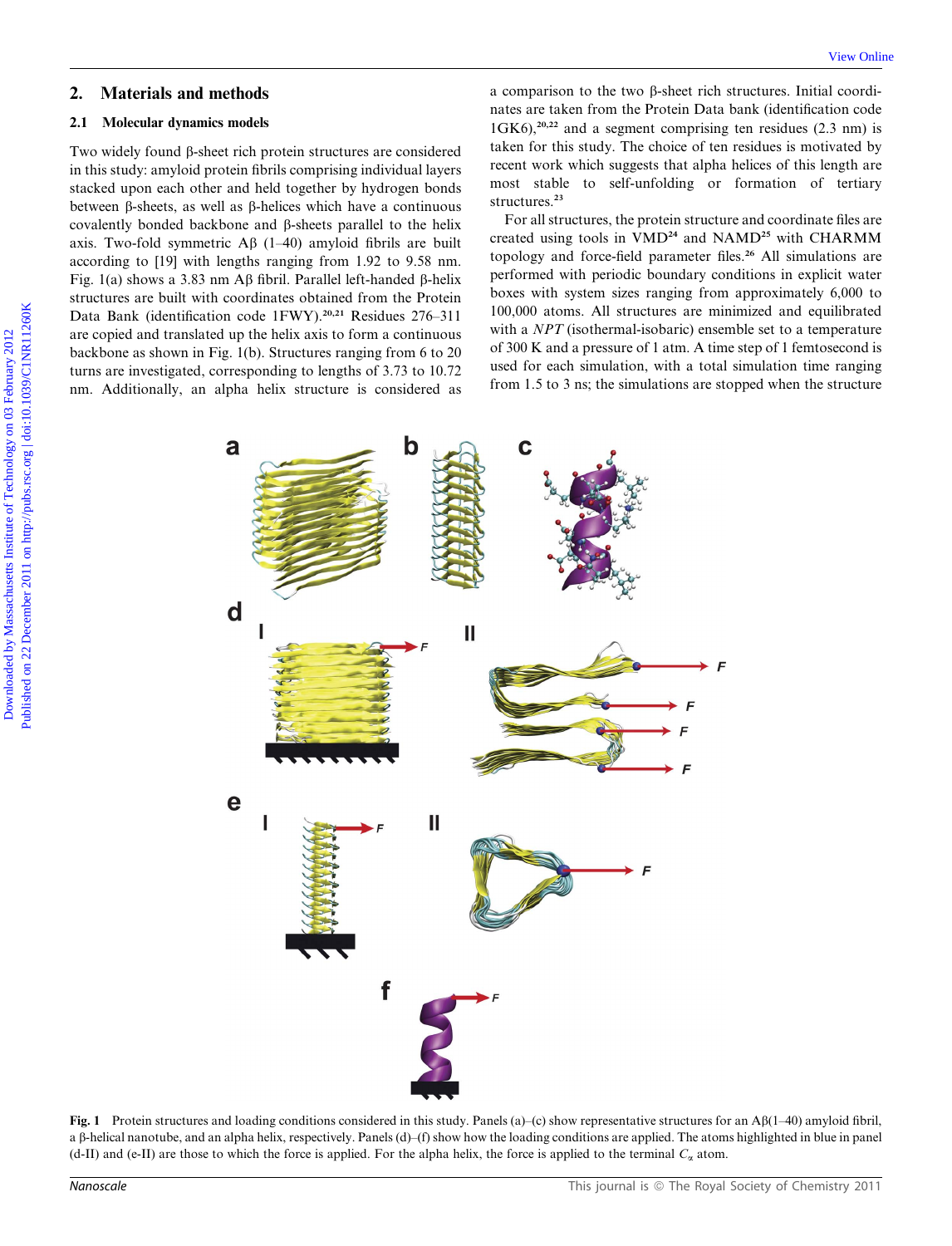reaches a stable configuration. The stability of all structures is verified from root-mean-square deviation (RMSD) data from the molecular dynamics trajectory; all structures are considered equilibrated once the RMSD has plateaued for at least 0.5 ns. The simulations are carried out on both a 12 core Linux workstation and a 196 core Linux cluster at MIT's LAMM; up to 12 cores are used in a single simulation.

#### 2.2 Loading conditions

All three structures are subjected to loading conditions similar to those of a cantilever beam under constant tip loading. For the  $A\beta$ (1–40) fibrils, the motion of the  $C_{\alpha}$  atoms in the bottom layer is constrained and a constant force is applied to four  $C_{\alpha}$  atoms in the top layer as illustrated in Fig. 1(d). For the  $\beta$ -helix and alpha helix structures, the  $C_{\alpha}$  atoms in the bottom turn of the helix are held fixed and a constant force is applied to one  $C_{\alpha}$  atom in the top turn as shown in Fig. 1(e) and 1(f). The choice of  $C_{\alpha}$  atoms for the application of the loading boundary conditions is based on the goal of probing the mechanical response of the overall protein structure. Since the  $C_{\alpha}$  atoms comprise the protein backbone, applying the forces to these atoms allows for some degree of consistency across the different structures considered, and it also prevents any effects that could arise from restricting the motion of side-chain groups. Constraint of the stability of all structures is 2.2 Conditions the stability of the stability of MASSD data for the stability of Mass and the stability and the stability of Technology on the stability of the bulk and the

For each structure, an appropriate force is chosen in order to generate adequate bending deformation while not resulting in failure. The forces applied range from 20 pN for the alpha helix up to 400 pN for the shortest (and stiffest)  $\mathbf{A}\beta$  structure. These force levels are on the same order of magnitude as those applied in AFM protein unfolding experiments.<sup>27</sup> The tip displacement and bending profile measurements are performed once the structure has equilibrated under the applied load; equilibration is verified from root-mean-square deviation data. To reduce the effects of thermal fluctuations, atom positions are averaged over the final 100 simulation steps when calculating tip displacements and bending profiles.

#### 2.3 Continuum theory and bending analysis

We undertake a similar analysis as reported in ref. 28, incorporating shear deformation effects in an extended beam model<sup>29</sup> to describe the behavior of the different protein structures considered. In this model, the displacement of the tip is given by:

$$
\delta_{tip} = \frac{PL}{D_t} + \frac{PL^3}{3D_b} \tag{1}
$$

where P is the applied load,  $D_b = EI$  is the bending rigidity, and  $D_t = GA$  is the shear rigidity. The effective bending stiffness is given by:

$$
k_{\text{eff}}(L) = \frac{P}{\delta_{\text{tip}}} = \left(\frac{L}{D_t} + \frac{L^3}{3D_b}\right)^{-1}.
$$
 (2)

For comparison, we also perform an analysis based on classical beam theory without any shear effects (pure bending). For this model, the tip displacement is given by:

$$
\delta_{tip}^* = \frac{PL^3}{3D_b} \tag{3}
$$

and the bending stiffness is given by:

$$
k_{\text{eff}}^*(L) = \frac{P}{\delta_{\text{tip}}^*} = \frac{3D_b}{L^3}.
$$
 (4)

The ratio of the two terms in eqn (1):

$$
s = \frac{3D_b}{L^2 D_t} \tag{5}
$$

gives a quantification of the importance of shear effects in the bending deformation; when  $s$  is less than one, pure bending cannot adequately describe the behavior, but when is greater than one, pure bending theory will suffice. The length for which s is equal to one gives an approximation for the critical length at which this transition occurs.

The effective stiffnesses from tip displacement for both the extended beam model (eqn (2)) and the pure bending model



Fig. 2 Effective bending stiffness as a function of length for (a) amyloid fibrils and (b)  $\beta$ -helices. The curve labeled "Bending + Shear" is fit from eqn (2) (extended beam model) and the curve labeled ''Bending Only'' is fit from eqn (4) (pure bending model). The divergence of the two curves in (a) shows the predominance of shear deformation in the amyloid structure for shorter lengths. In panel (b) the curves for pure bending and bending with shear are indistinguishable for all lengths considered, illustrating that shear deformation does not play a role in the bending deformation of the  $\beta$ -helix structure. The difference in behavior between (a) and (b) is due to the structural differences between the amyloid fibrils and the  $\beta$ -helices. In the amyloid fibrils, individual layers are only held together by weak hydrogen bonds and are easily sheared. The  $\beta$ -helix structure has a continuous, covalently bonded backbone, which in addition hydrogen bonds between turns, provides an additional layer of interaction.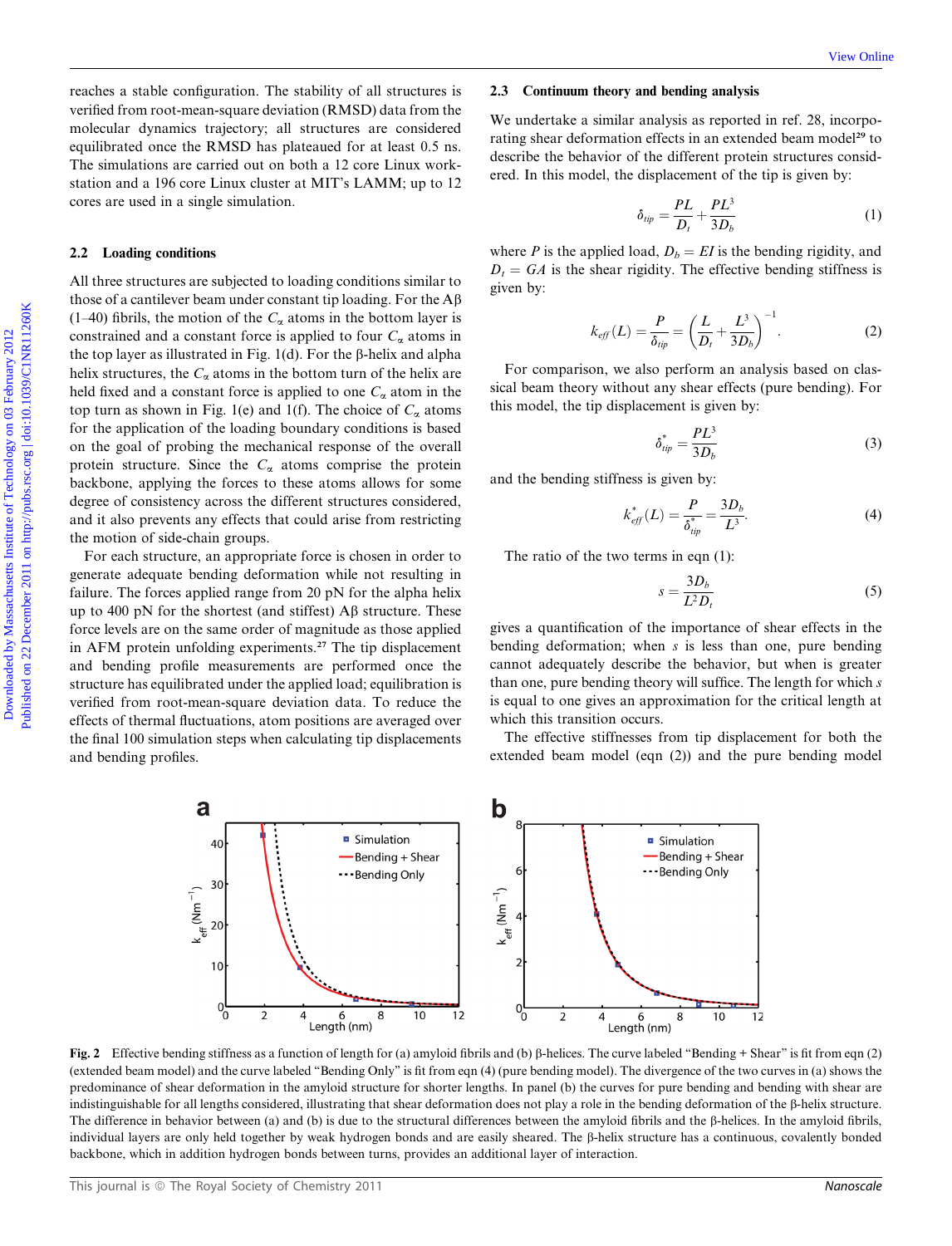(eqn (4)) are plotted in Fig. 2 for each structure. Values of  $D<sub>b</sub>$  and  $D_t$  are fitted to the data, allowing for the estimation of material properties (E,G and the persistence length  $\xi = E I/k_B T$ ).<sup>30</sup> A simple geometric analysis of the atomic coordinates is used to calculate I and A for each structure; our calculated moment of inertia for the Ab structure agrees well with experimental findings,<sup>31</sup> but we were unable to find experimental values for the other parameters for comparison and therefore we rely on the geometric analysis. Bending profiles are plotted in Fig. 4, with the solid curves calculated from:

$$
\delta(y) = \frac{Py}{D_T} + \frac{P}{D_B} \left( \frac{Ly^2}{2} - \frac{y^3}{6} \right), \quad 0 \le y \le L \tag{6}
$$

As done in [28] the values of  $D_b$  and  $D_t$  are further refined from the original fit for each case, but are kept within the 95% confidence range of the original fit from the tip displacement.

Fluctuations in the bending response of all three structures are analyzed by recording the value of the tip displacement over the final 100 simulation steps. Gaussian curves are fit to the data in order to provide a quantitative measure of the fluctuations in the three structures.

## 3. Results and discussion

Fig. 2 plots the effective bending stiffness as a function of length for both the A $\beta$  (1–40) amyloid fibrils and the  $\beta$ -helix structure. The simulation results are plotted along with curves showing predictions from both the extended beam model and the pure bending model. It is evident from Fig. 2(a) that for the amyloid structure, shear effects must be included to accurately describe



Fig. 3 (a) and (b) show simulation snapshots of the bending deformation profiles for the different sizes of amyloid fibrils and  $\beta$ -helices considered. The smaller amyloid structures in panel (a) feature a more linear strain distribution due to the larger shear contribution, while a nonlinear strain distribution consistent with bending deformation can be seen in even the smallest structure in (b). Panel (c) shows three snapshots of the alpha helix under constant lateral loading from the same simulation trajectory. The entropically driven behavior of the alpha helix can be seen in the back and forth motion of the structure under constant force.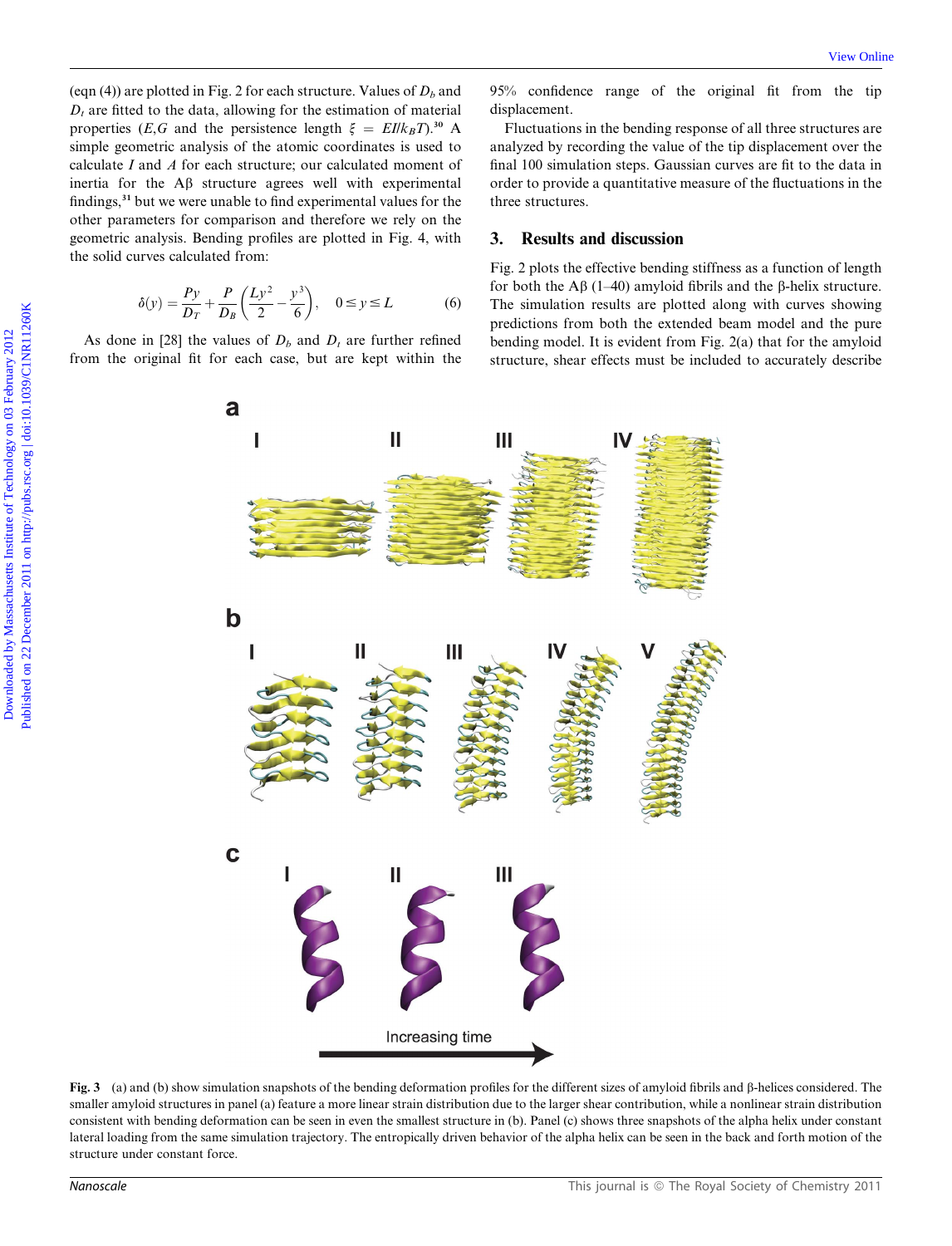the bending behavior, and they are most important for shorter fibrils. For the smallest fibril considered in this study, shear accounts for approximately 60% of the total deformation. From the values of  $D<sub>b</sub>$  and  $D<sub>t</sub>$  calculated from the fit, the critical length at which shear deformation is predominant in the amyloid structure is approximately 2.3 nm (about 6–7 layers). Shear deformation has been shown to be important for describing the mechanical behavior in many other hierarchically organized structures. Materials such as bone, microtubules and collagen all feature shear dependent deformation at different length scales; in particular, b-sheet nanocrystals in silk feature a structure similar to the amyloid, and exhibit similar shear dominated deformation for small lengths.28,32–34

In contrast, shear effects in the  $\beta$ -helix structure are rather unimportant. As seen in Fig. 2(b), the curves for both bending models are virtually indistinguishable; pure bending describes the behavior of the  $\beta$ -helix very well. Furthermore, shear effects would not become important until the length of the  $\beta$ -helix structure is reduced to a value less than the length of a single turn  $(L \sim 0.6$  nm). The stark difference in bending behavior between the two  $\beta$ -sheet rich structures is explained by the differences in their structural organization. The amyloid structure comprises individual layers that are held together only by weak hydrogen bonds, and thus the layers are easily sheared. The  $\beta$ -helix

structure, however, has a continuous, covalently bonded backbone, which provides an additional degree of resistance to shear deformation.

Fig. 3(a) and 3(b) show a series of simulation snapshots of the deformation profiles of the different sizes of amyloid fibrils and b-helices considered in this study. A simple visual comparison of the bending behavior of the two structures illustrates the difference between shear-dominated deformation in the Ab fibrils and pure bending in the  $\beta$ -helices, especially for shorter lengths. Fig. 4 (a) and 4(b) plot the displacement profiles for each case. The solid curves show the continuum theory predictions from eqn (6).

In addition to the analysis of the importance of shear, material properties are estimated from  $D_b$  and  $D_t$  For the amyloid fibril, we find the Young's Modulus  $E = 9.9$  GPa the bending rigidity  $EI = 2.41 \times 10^{-25}$  Nm<sup>2</sup>. These findings are in good agreement with previous simulation results<sup>9,10,13,15,31</sup> as well as experimental results<sup>31,35,36</sup> which find E in the range of 10 to 30 GPa and EI in the range of  $0.1 \times 10^{-25}$  to  $2.5 \times 10^{-25}$  Nm<sup>2</sup>. We also find the shear modulus  $G = 10.2$  GPa for the amyloid fibril. This value is close to simulation results,<sup>15</sup> which report a shear modulus of 5.6 GPa for  $\text{A}\beta(1-40)$  amyloid fibrils; the higher modulus reported here is possibly due to differences in loading conditions and simulation techniques, however the difference  $(\sim 5 \text{ GPa})$  is smaller than the spread in the experimentally measured values of



Fig. 4 Bending profiles for the three structures considered in this study. Panel (a): Amyloid fibril. Panel (b): b-helix, and panel (c): Alpha helix. The solid curves in (a) and (b) show fits based on continuum theory (eqn (6)), and in general, the results agree quite well with the theory. The deformation profiles for the alpha helix structure for two different loads are shown in panel (c). The highly non-uniform nature of the deformation profiles illustrates the predominance of statistical fluctuations in the bending behavior. The dashed lines show fits to the profiles from eqn (6) without the inclusion of the shear term (pure bending). The predicted bending rigidity from these fits is overestimated by up to two orders of magnitude (compared with experimental data), further illustrating that the classical continuum mechanical theory cannot be applied to describe the deformation behavior of the alpha helix structure.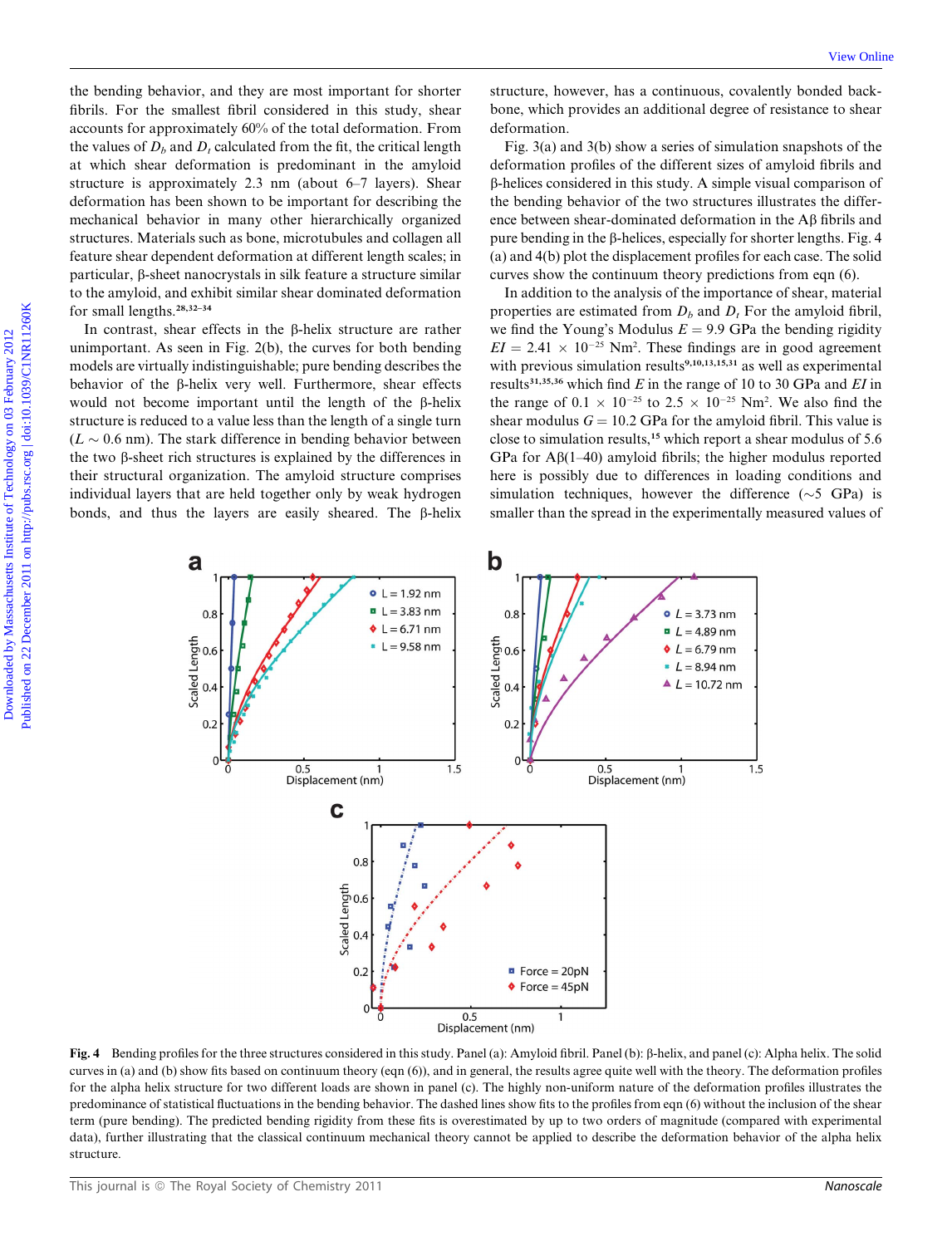|                         |                         |                                 | Structure                                                                                                                        |                                |                                |
|-------------------------|-------------------------|---------------------------------|----------------------------------------------------------------------------------------------------------------------------------|--------------------------------|--------------------------------|
| Parameter/Property      |                         |                                 | $A\beta(1-40)$ Amyloid Fibril                                                                                                    | $\beta$ -helix                 | Alpha Helix                    |
| Cross-sectional Area    | $A(m^2)$                |                                 | $1.34 \times 10^{-17}$                                                                                                           |                                |                                |
| Second Moment of Area   | I(m <sup>4</sup> )      |                                 | $2.52 \times 10^{-35}$                                                                                                           | $2.13 \times 10^{-36}$         |                                |
| Young's Modulus         | E(GPa)                  | This Study                      | 9.9<br>$10 - 30^{9,10,13,15,31,35,36}$                                                                                           | 29.1<br>$26.4^{34}$            |                                |
| Shear Modulus           | G(GPa)                  | Previous Work<br>This Study     | 10.2                                                                                                                             |                                |                                |
|                         |                         | Previous Work                   | $5.6^{15}$                                                                                                                       |                                |                                |
| <b>Bending Rigidity</b> | $EI$ (Nm <sup>2</sup> ) | This Study                      | $2.41 \times 10^{-25}$                                                                                                           | $6.2 \times 10^{-26}$          | $2 - 4 \times 10^{-28a,c}$     |
|                         |                         | Previous Work                   | $0.1 \times 10^{-25} - 2.5 \times 10^{-259,10,13,15,31,35,36}$                                                                   |                                | $\sim$ 4 × 10 <sup>-30b</sup>  |
| Persistence Length      | ξ                       | This Study                      | $\sim 60 \mu m^a$                                                                                                                | $\sim$ 15 $\mu$ m <sup>a</sup> | $\sim$ 60–100nm <sup>a,c</sup> |
|                         |                         | Previous Work                   | $0.5 - 100 \mu m^{5.13}$                                                                                                         | 1.4 $\mu$ m <sup>17</sup>      | $\sim$ 1nm <sup>38</sup>       |
|                         |                         |                                 |                                                                                                                                  |                                |                                |
| 0.7                     |                         |                                 | entropic fluctuations dominate and continuum mechanics does                                                                      |                                |                                |
|                         |                         | $\blacksquare$ A $\beta$ (1-40) | not well describe the deformation behavior. To examine this                                                                      |                                |                                |
| 0.6                     |                         | $\beta$ -Helix                  | directly, we compare the behavior of the two $\beta$ -sheet rich                                                                 |                                |                                |
|                         |                         | $\bullet$ $\alpha$ -Helix       | proteins, both with lengths on the order of 1–10 nm and $\xi > 1 \mu m$ ,                                                        |                                |                                |
| 0.5                     |                         |                                 | to that of an alpha helix with a length of 2.3 nm and $\xi \sim 1$ nm. <sup>38</sup>                                             |                                |                                |
|                         |                         |                                 | As established through the analyses above, both $\beta$ -sheet rich                                                              |                                |                                |
| 0.4                     |                         |                                 | structures are well described by continuum theory. The alpha                                                                     |                                |                                |
|                         |                         |                                 | helix, however, is not. Fig. 3(c) shows three snapshots from the                                                                 |                                |                                |
| 0.3                     |                         |                                 | lateral loading simulation of the alpha helix. Although a constant                                                               |                                |                                |
| Probability             |                         |                                 | force is applied, the alpha helix moves back and forth erratically                                                               |                                |                                |
| 0.2                     |                         |                                 | over the simulation trajectory. Fig. 4(c) plots the average                                                                      |                                |                                |
|                         |                         |                                 |                                                                                                                                  |                                |                                |
|                         |                         |                                 | deformation profile of the alpha helix over the final 250 ps of the                                                              |                                |                                |
| 0.1                     |                         |                                 | simulation for two different applied loads. Both profiles show the                                                               |                                |                                |
|                         |                         |                                 | highly non-uniform bending behavior that originates from<br>the large influence of entropic effects. The dashed curves in Fig. 4 |                                |                                |



Fig. 5 Fluctuation analysis for the three structures considered. The tip displacement distributions are plotted as well as Gaussian fits. The amyloid and  $\beta$ -helix structures exhibit some small fluctuations ( $\sim$ 0.1 nm) in the tip displacement over the simulation trajectory, however the tip displacement for the alpha helix structure is much larger, spanning over 1nm. This analysis demonstrates that for the Amyloid and  $\beta$ -helix structures with lengths well below their persistence lengths, fluctuations play a negligible role in describing mechanical response. In contrast, the deformation behavior of the alpha helix is dominated by fluctuations; continuum theory, which does not account for these fluctuations, can not provide an accurate description of the mechanical response of the alpha helix.

the Young's modulus ( $\sim$ 20 GPa as indicated above). For the  $\beta$ -helical nanotube, we find the Young's modulus  $E = 29.1$  GP and the bending stiffness  $EI = 6.2 \times 10^{-26}$  Nm<sup>2</sup>. Our findings agree well with previous results which find  $E = 26.4 \text{ GPa.}^{37}$  Due to the very small contribution of shear in the bending deformation of the  $\beta$ -helix structure, its shear modulus cannot be reliably extracted from our findings. The material properties extracted from this study are summarized in Table 1.

A final analysis of deformation behavior of protein filaments is made on the basis of persistence length. Broadly, the persistence length provides a limiting length scale above which statistical/

entropic fluctuations dominate and continuum mechanics does not well describe the deformation behavior. To examine this directly, we compare the behavior of the two  $\beta$ -sheet rich proteins, both with lengths on the order of 1–10 nm and  $\xi > 1 \mu m$ , to that of an alpha helix with a length of 2.3 nm and  $\xi \sim 1$ nm.<sup>38</sup> As established through the analyses above, both  $\beta$ -sheet rich structures are well described by continuum theory. The alpha helix, however, is not. Fig. 3(c) shows three snapshots from the lateral loading simulation of the alpha helix. Although a constant force is applied, the alpha helix moves back and forth erratically over the simulation trajectory. Fig. 4(c) plots the average deformation profile of the alpha helix over the final 250 ps of the simulation for two different applied loads. Both profiles show the highly non-uniform bending behavior that originates from the large influence of entropic effects. The dashed curves in Fig. 4 (c) show fits to the bending profiles based on eqn (3). The bending rigidities obtained from these fits are  $EI = 4 \times 10^{-28}$  Nm<sup>2</sup> and  $EI = 2 \times 10^{-28}$  Nm<sup>2</sup> for the 20pN and 45pN force levels, respectively. Based on a persistence length of 1 nm, however, the bending rigidity of the alpha helix should be  $\sim$  4  $\times$  10<sup>-30</sup> Nm<sup>2</sup>, a factor of up to 100 smaller than the values obtained from the continuum theory fits. This large discrepancy again demonstrates that the continuum theory cannot be used to describe the mechanical behavior of the alpha helix.

Fig. 5 shows the distribution of tip displacements over the final 100 simulation steps for the three structures considered in this study (the distributions shown for the amyloid fibril and  $\beta$ -helix are for the shortest length of each structure); a Gaussian function is fit to each distribution. We find that the fluctuations in the tip distribution for the amyloid fibril and the  $\beta$ -helix are quite small; the standard deviations of both distributions are approximately 0.05 nm (smaller than one Angstrom, the characteristic length of typical chemical bonds). In contrast, the distribution for the alpha helix spans a much larger range of tip displacements, and the standard deviation of approximately 0.5 nm. This distribution is consistent with the emergence of entropic elasticity, where the deformation behavior is dominated by fluctuations. This fluctuation analysis further shows that continuum mechanical theory breaks down for length scales that exceed the persistence length of filamentous protein structures, and that in this regime,